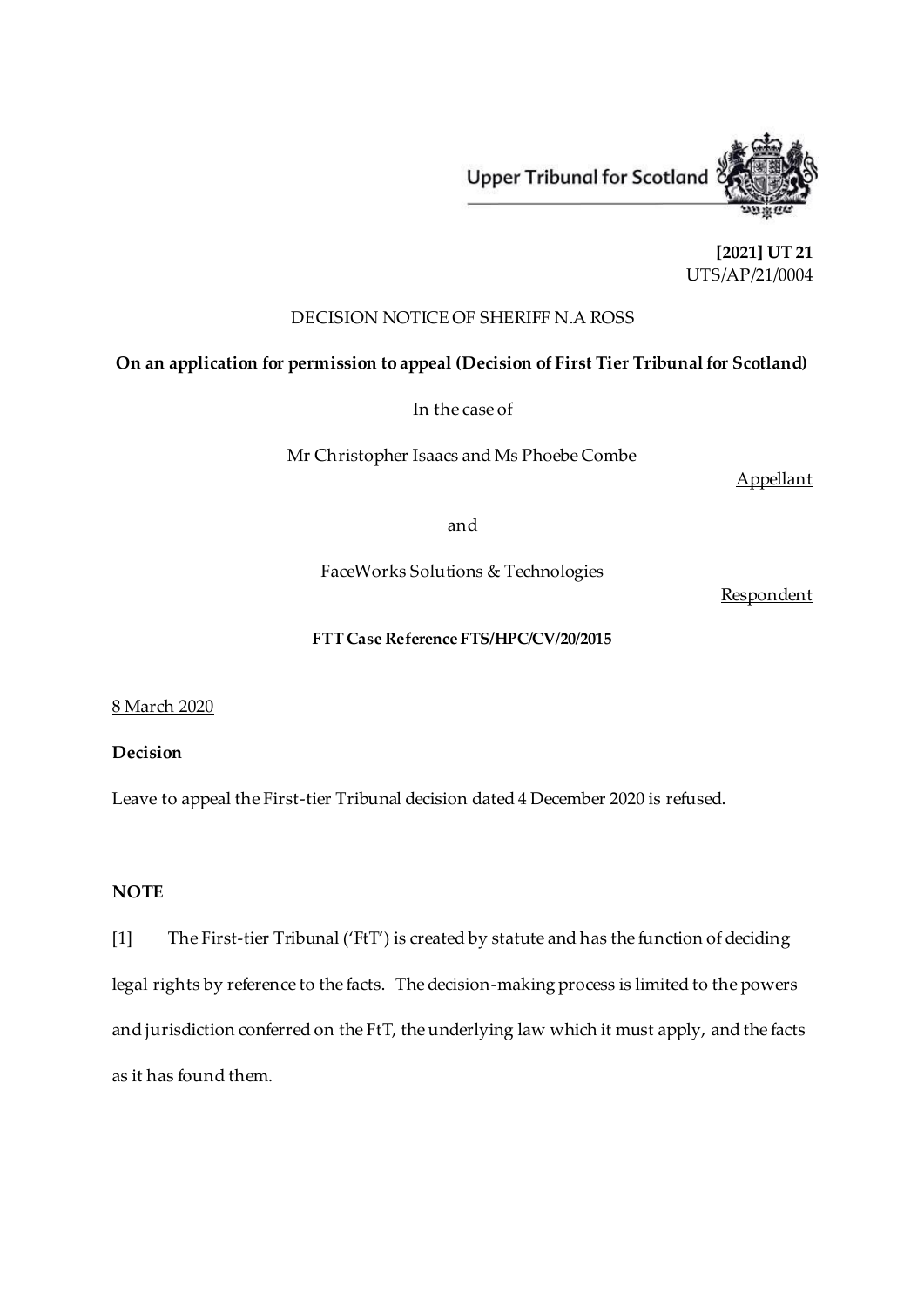[2] The FtT has set out the facts in its decision, and these are essentially not disputed. The FtT then had the task of identifying what the legal consequences of those findings should be. It duly did so, and no error in its decision-making is evident. In particular:

[3] The function of the FtT is to resolve particular and specific cases by applying the law. It is not a ground of claim, or of appeal, that issues of public interest or general application are said to arise.

[4] An appeal is stateable only if there has been an error in law. It is necessary to identify any error of law accurately and specifically. That has not been done – general propositions do not found an appeal.

[5] The "jurisdiction" argument appears to relate to the failure to convene other occupants, and is a misnomer. It is not possible to convene third parties to a dispute unless specific claims are raised against them. No such specific claims are raised by the respondent. Convening third parties to discuss hypothetical questions, or with a view to lodging subsequent claims, is not competent. Specifically, the respondent is not entitled to convene the other occupants with a view to obtaining orders against them to contribute to a common maintenance scheme. The case, brought by these tenants, does not directly engage such questions. If the respondent seeks to make a claim against co-occupants, it must bring a separate and identified claim against these other occupants. No such claim is raised in these proceedings. No such order could be made in these proceedings by the FtT.

[6] The grounds of appeal found on a series of propositions in logic. The exercise in logic fails because it does not reflect, and pays no regard to, the exercise being carried out by the FtT, which was not engaged in an unregulated consideration of "moral culpability" or hypothetical results. The FtT is bound to apply the law to the facts. It did so. In particular;

2